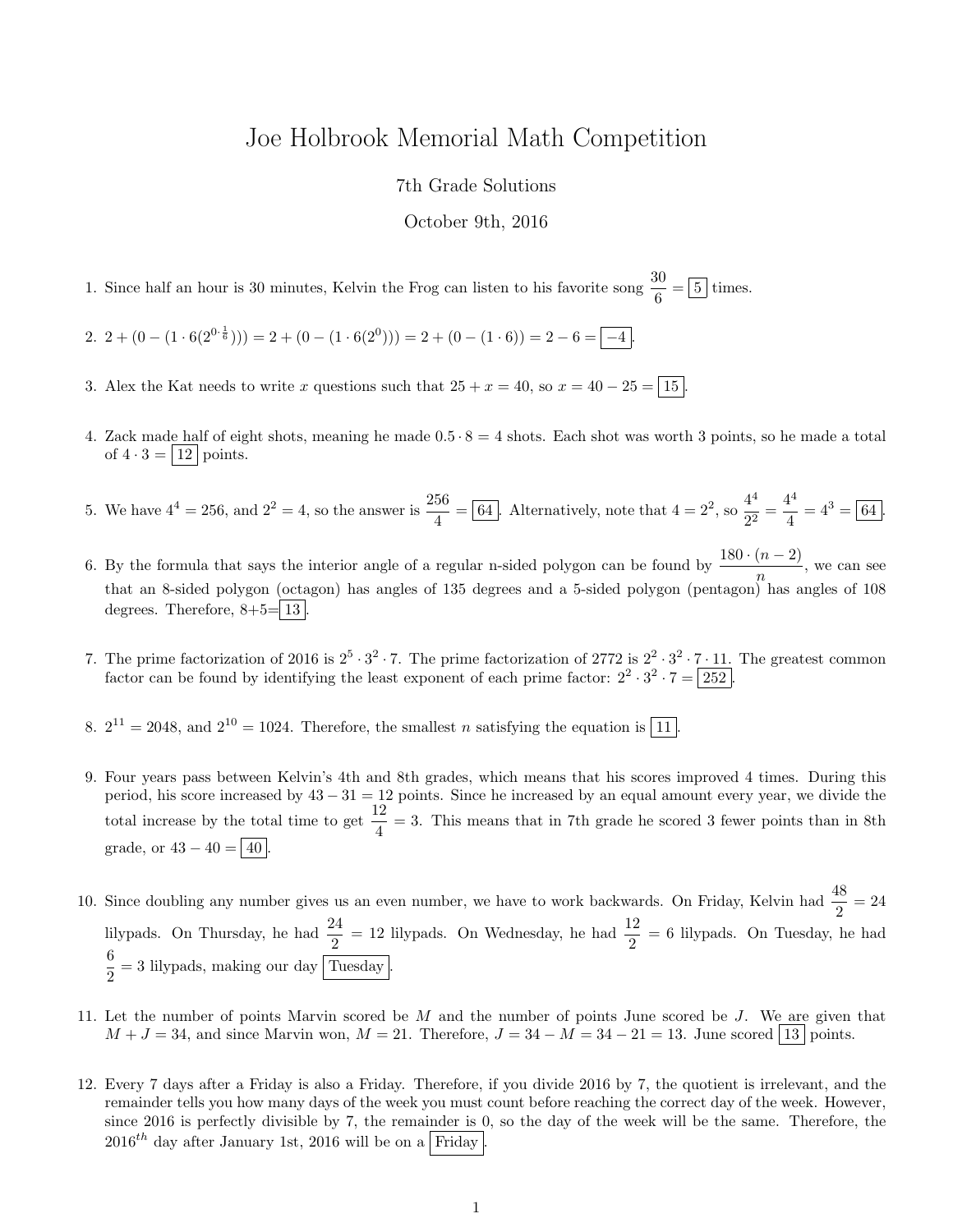- 13. The value of  $f(\pi^2)$  is simply  $\pi^2 + 1$ , and  $g(\pi^2 + 1) = |\pi^2 + 1| = 10$ , as  $\pi^2$  lies between 9 and 10. Thus,  $h(\pi^2) = 10$ .
- 14. There are 3 different choices for buying milk, 2 different choices for buying eggs, and 4 different choices for buying butter, so the total number of ways to buy one of each is equal to  $3 * 2 * 4 = |24|$
- 15. Using Vieta's formula, the sum is  $\frac{-(-2)}{1} = \boxed{2}$ .
- 16. 54 flips =  $18 \cdot 5 = 90$  flops. 90 flops =  $10 \cdot 14 = \boxed{140}$  flaps.
- 17. There is a probability of  $\frac{1}{3}$  of pulling out the letter B first; then a probability of  $\frac{1}{2}$  of pulling out C; the letter A then has a  $\frac{1}{1}$  chance of being selected. Multiplying the fractions together gives a total probability of  $\left|\frac{1}{6}\right|$ .
- 18. Arthur ran 40 meters in the first 5 seconds. He only has to run for  $\frac{100-40}{3} = \frac{60}{3}$  $\frac{30}{3}$  = 20 more seconds. Sunny ran for 32 meters in the first 8 seconds. That means that in  $25 - 8 = 17$  seconds, he must run 68 meters, which is an average speed of  $\frac{68}{17} = \boxed{4}$  m/s.
- 19. The number of permutations disregarding the repeated alphabat is  $5! = 120$ . However, the letter M is repeated twice, thus the number should be divided by 2!, yielding  $|60|$  as the answer.
- 20. Note that  $2^4$  has a units digit of 6. Since  $2^{2016} = (2^4)^{504} = 6^{504}$ , and every power of 6 ends in 6, we know  $2^{2016}$  has a units digit of 6. Also note that  $3^4 = 81$  has a units digit of 1. Since  $3^{2016} = (3^4)^{504} = 81^{504}$ , we know  $3^{2016}$  has a units digit of 1. Our answer is therefore  $1 + 6 = |7|$
- 21. Using the common area formulas for both figures: The square's side s is the solution to  $s^2 = 25$ , and is therefore 5. For the equilateral triangle,  $\frac{s^2 \cdot \sqrt{3}}{4}$  $\frac{1}{\sqrt{3}} = 9\sqrt{3}$ , so the side length is 6. The difference between the two is  $6 - 5 = 1$ .
- 22. The largest number can be constructed by selecting 9, then 6 (since 7 is also odd, and 8 is too close to 9), then 9, then 6, then 9 again. Similarly, the smallest legal number is  $14141$ . Thus the sum is  $|111110|$
- 23. We note that  $\frac{1}{2} + \frac{1}{3}$  $\frac{1}{3} + \frac{1}{9}$  $\frac{1}{9} = \frac{17}{18}$  $\frac{17}{18}$ . Therefore, there will be  $\frac{1}{18}$  of the coins left after the division. Since there was 1 coin left after Dennis lent the group a coin, there must have been 18 coins in total after the loan. Since we're looking for the original number of coins, we subtract 1 and get  $|17|$ .
- 24. The ratio of the areas is  $\frac{360}{40} = 9$ , hence the ratio of the sides will be  $\sqrt{9} = 3$ . The length h of the larger hypotenuse will satisfy  $\frac{h}{15} = 3$ , and we find  $h = \boxed{45}$ .
- 25. Since  $\frac{x}{x+2} < \frac{61}{64}$  $\frac{64}{64}$ , multiplying both sides of the inequality by  $64(x + 2)$  yields  $64x < 61(x + 2)$ , which can be simplified to  $3x < 122$ , then the largest integer value for x would be  $\boxed{40}$ .
- 26. Jake makes 12 cakes per half hour, or 24 per hour. Together, the brothers make 84 cakes in two hours, or 42 per hour. Jake makes 24 of these, leaving Zach to make  $42 - 24 = 18$  per hour. In four hours, he makes  $18 \cdot 4 = |72|$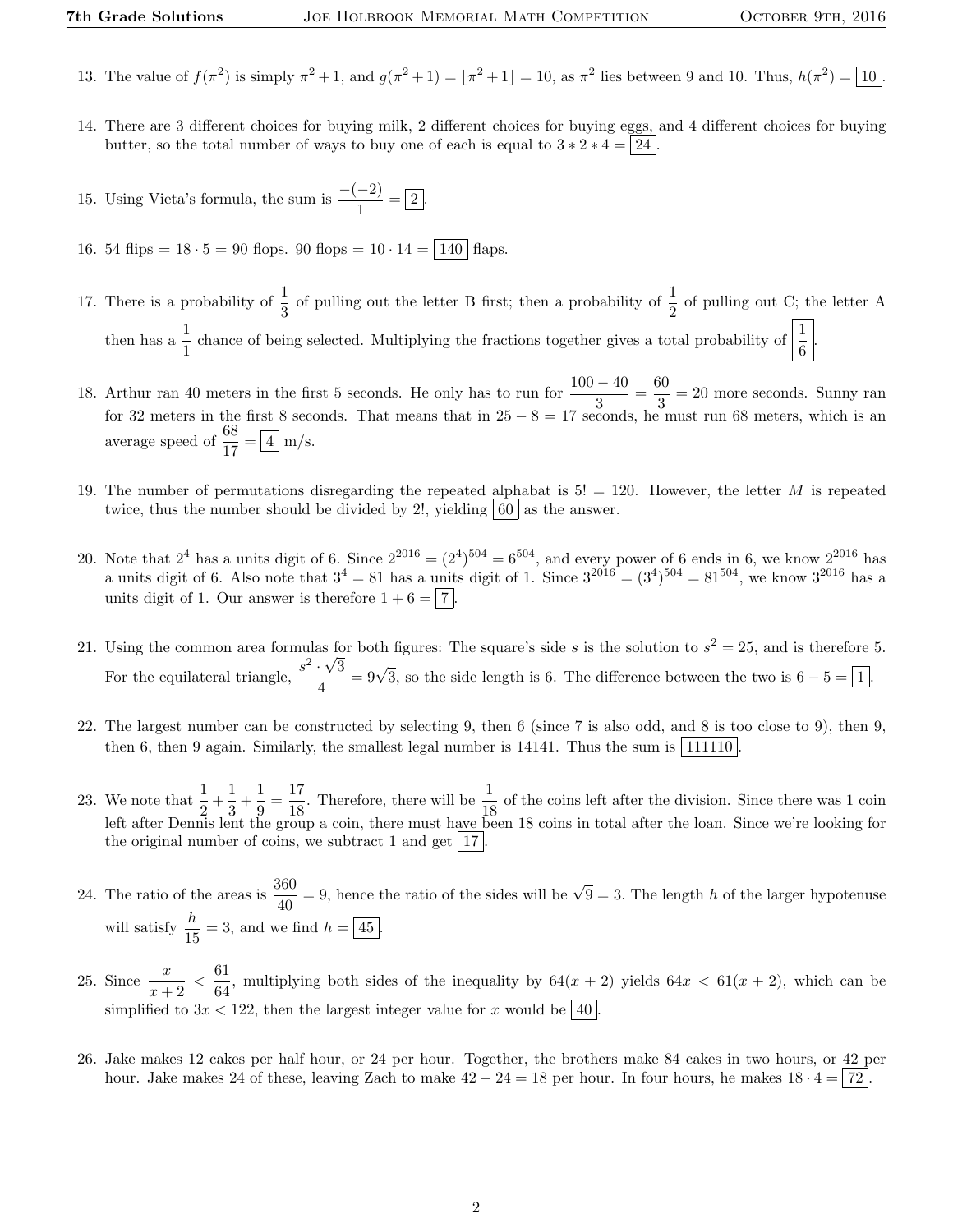27. The volume of a cylinder is  $\pi r^2 h$ , where r is the radius and h is the height. If the new cheesecake is  $44\%$  greater in  $\frac{144}{36}$ volume, that means that its volume is 144% of the original cheesecake, or the ratio of the two volumes is  $\frac{144}{100} = \frac{36}{25}$  $\frac{50}{25}$ . If we call the new radius r, then we have that  $\frac{\pi r^2 h}{r^2}$  $\pi \frac{3}{2}$  $\overline{\mathbb{Z}_h}$  $=\frac{r^2}{a^2}$  $\frac{3}{2}$  $\frac{1}{2}$  also equals this value. Taking the square root of both

sides, we have  $\frac{r}{\frac{3}{2}}$  $=\frac{6}{5}$  $\frac{6}{5}$ , or  $r = \left| \frac{9}{5} \right|$  $\frac{5}{5}$ 

- 28. Numbers with an odd number of factors are perfect squares, since the number's square root only counts as a factor once. Numbers with exactly 3 factors must be perfect squares of prime numbers, because in that case the only factors would be 1, itself, and its square root. The square root of 2016 is slightly less than 45  $(45^2 = 2025)$ , so we must consider the squares of all prime numbers less than 44. These numbers are 2, 3, 5, 7, 11, 13, 17, 19, 23, 29, 31, 37, 41, and 43, for a total of  $|14|$  numbers.
- 29. If we add the two equations, we get that  $2 \cdot (x+y)^4 = 1 + 3 = 4$ , so  $(x+y)^4 = \frac{4}{3}$  $\frac{4}{2}$  = 2, so  $(x + y) = \pm 2^{\frac{1}{4}}$ . Since we are asking for the absolute value, take the positive answer of  $2^{\frac{1}{4}}$ .
- 30. The probability of the test being positive is  $\frac{1}{150} \cdot \frac{96}{100}$  $\frac{96}{100} + \frac{149}{150}$  $\frac{149}{150} \cdot \frac{4}{10}$  $\frac{4}{100} = \frac{692}{1500}$  $\frac{0.02}{15000}$ , The probability of a person having the virus and testing positive is  $\frac{1}{150} \cdot \frac{96}{100}$  $\frac{96}{100} = \frac{96}{1500}$  $\frac{60}{15000}$ . Thus, the probability that Zach has the muggy virus given that he tested positive is  $\frac{96}{15000}$   $\frac{692}{15000}$  $=\frac{24}{176}$ 173 .
- 31. The degree measure of every interior angle of a regular pentagon is 108°. Then the region along which David can travel is simply a circle of radius 3 with a  $108^\circ$  sector cut out. Since  $360 - 108 = 252$ , the area of this will be 252  $\frac{262}{360} \cdot 9\pi =$  $63\pi$ 10 .
- 32. The units digit obviously must be even. Suppose it is 4. Then the tens digit must be 6 for the number to be a multiple of 4. That gives us 2 ways to arrange the 5 and 7 among the other two digits, so 2 total arrangements so far. Now consider when the units digit is 6. The tens digit must be odd. If it is 5, there are 2 ways to arrange the remaining digits, and if it is 7 there are 2 ways to arrange the remaining digits. That gives us  $2+2+2=6$  total ways.

.

There are 4!=24 total ways to permute the digits, so the answer is  $\frac{6}{24} = \frac{1}{4}$ 4

- 33. The largest square would have the diameter of the circle as one of its diagonals (it would have length 12), then the side lengths of the square would be  $\frac{12}{\sqrt{2}}$  $\frac{1}{2}$ , and squaring that yields  $\boxed{72}$ .
- 34. From the similarity,  $\angle XYZ = 30^\circ$ , and  $\frac{YZ}{BC} = \frac{XY}{AB} \implies YZ = 2$ . Using the sine area formula in XYZ, we see that  $[XYZ] = \frac{1}{2} \cdot \sin 30^\circ \cdot 2 \cdot 3 = \frac{3}{2}$  $\frac{5}{2}$
- 35. The best way to approach this problem is to consider all of the ways to satisfy the given conditions with pairs of numbers. Notice that there are only two perfect squares from 1-8: 1 and 4. This leaves two remaining triangular numbers, 3 and 6, since 1 cannot be used again.

This leaves us with the digits 2, 5, 7, and 8. Of these, 2, 5, and 7 are prime. This means that 8 must be one of the first two digits. The other number that must be one of the first two digits must share a factor with 8 other than 1. The only number that satisfies these conditions is 2. Therefore, 5 and 7 are the next two digits, which checks out because they are both prime.

The four pairs of numbers are (8 2), (5 7), (1 4), and (6 3), respectively. To get the smallest possible 8-digit number, simply list the smaller digit in each pair first. This gives a result of  $\left[28571436\right]$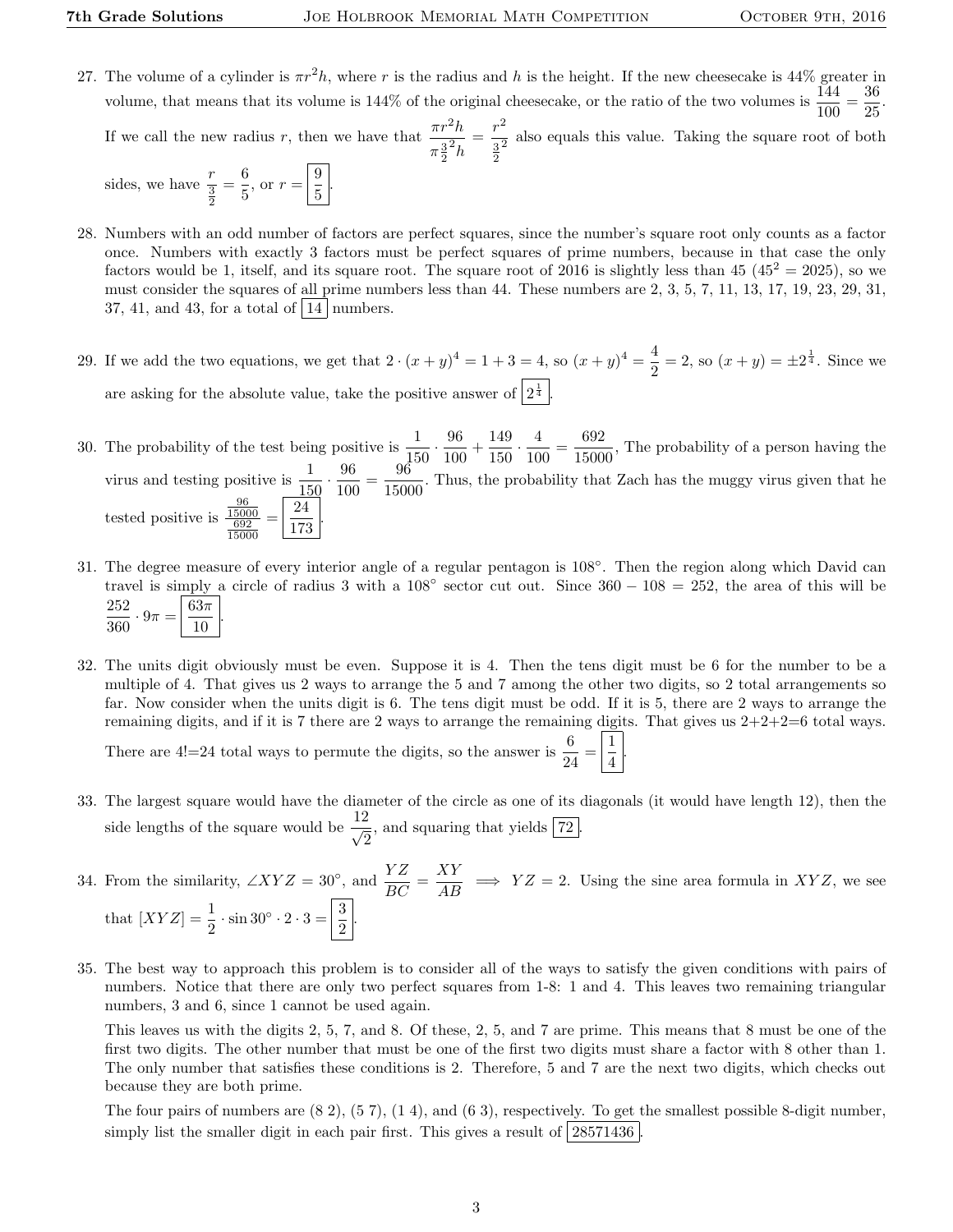- 36. Sort the numbers in groups of two,  $(1^2-3^2)+(5^2-7^2)+\cdots+(65^2-67^2)$ , then writing each as a difference of squares yields,  $(1+3)(1-3)+(5+7)(5-7)+\cdots+(65+67)(65-67)$ . This can then be rewritten as  $-2(1+3+5+7+\ldots+65+67)$ . The sum of the arithmetic series  $1 + 3 + \cdots + 67$  is 1156, so  $-2(1156) = |-2312|$ .
- 37. Let  $BD = x$ . Since  $ABD$  is a 45-45-90 triangle (and hence isosceles), AB also equals x. Using the side ratios for  $30 - 60 - 90$  triangles,  $x \cdot$ √  $3 = BC = BD + DC = x + 2 -$ √ 3. Solving for x results in  $x =$ √  $3 - 1$ 2 .
- 38. We know that the prime factorization of 2016 is  $2^5 \cdot 3^2 \cdot 7^1$ . To list the sum of all of the divisors of 2016 we know that we can look at the following product

$$
\left(2^{0}+2^{1}+2^{2}+2^{3}+2^{4}+2^{5}\right)\left(3^{0}+3^{1}+3^{2}\right)\left(7^{0}+7^{1}\right)
$$

All of the divisors of 2016 are one of the elements in the expansion of the product above. Note that all odd factors in the sum come from the product of  $2^0$  and some combination of the other factors. Thus, to find the sum of the even factors, we have to look at the following product,

$$
(2^1 + 2^2 + 2^3 + 2^4 + 2^5) (3^0 + 3^1 + 3^2) (7^0 + 7^1)
$$

This evaluates to  $\boxed{6448}$ .

- 39. First we notice that the first three terms sum to 7. For every three term sequence after, taking modulo 7, we can see that every sequence sums to  $1 + 2 + 4$ . Thus, every three term segment leaves no remainder when divided by 7. Since the entire sequence has 2016 terms which is a multiple of 3, a whole number of three-term sequences are contained within the series and the sum leaves a remainder of  $\vert 0 \vert$  when divided by 7.
- 40. Factoring out the 7 and rationalizing the denominators yields

$$
7(\frac{\sqrt{2}-\sqrt{1}}{2-1}+\frac{\sqrt{3}-\sqrt{2}}{3-2}+\cdots+\frac{\sqrt{49}-\sqrt{48}}{49-48})=7(\sqrt{49}-\sqrt{1})=\boxed{42}.
$$

- 41. We use casework on the number of dogs that die  $(0, 2, 0, 4)$ . The probability that 0 dogs die is  $\left(\frac{1}{5}\right)$ 5  $\Big)^5$ . The probability that 2 dogs die is  $\binom{5}{3}$ 2  $\Big) \cdot \Big( \frac{4}{5}$ 5  $\bigg\}^2 \cdot \bigg(\frac{1}{z}\bigg)$ 5  $\int_{0}^{3}$ . Finally the probability that 4 dogs die is  $\binom{5}{4}$ 4  $\Big) \cdot \Big( \frac{4}{5}$ 5  $\bigg\}^4 \cdot \bigg(\frac{1}{5}\bigg)$ 5  $\bigg)$ <sup>1</sup>. Summing up yields a probability of  $\left| \frac{1441}{3125} \right|$ .
- 42. We are not given the dimensions of rectangle ABCD, so this should suggest that the exact dimensions are not important, hinting at a general solution that applies for every rectangle. Then, let us consider an arbitrary point  $O$ in a rectangle ABCD. Construct EF through O such that E lies on AB, F lies on CD, and EF || AD. Similarly, construct GH through O such that G lies on AD, H lies on BC, and GH || AB. Notice that  $AC = BH$ ,  $GD = CH$ ,  $AE = DF$ , and  $EB = FC$ . Then we can write expressions for the distance between O and each of the rectangle's vertices in terms of these lengths.

$$
OA2 = AG2 + AE2
$$

$$
OB2 = EB2 + BH2
$$

$$
OC2 = FC2 + CH2
$$

$$
OD2 = FD2 + GD2
$$

From this, we realize that  $OA^2 + OC^2 = OB^2 + OD^2$  for any generic rectangle and any arbitrary O. Then, we can simply apply this fact back to the original problem, where we are given both  $OA$  and  $OC$ .

$$
OB2 + OD2 = OA2 + OC2 = 42 + 112 = \boxed{137}.
$$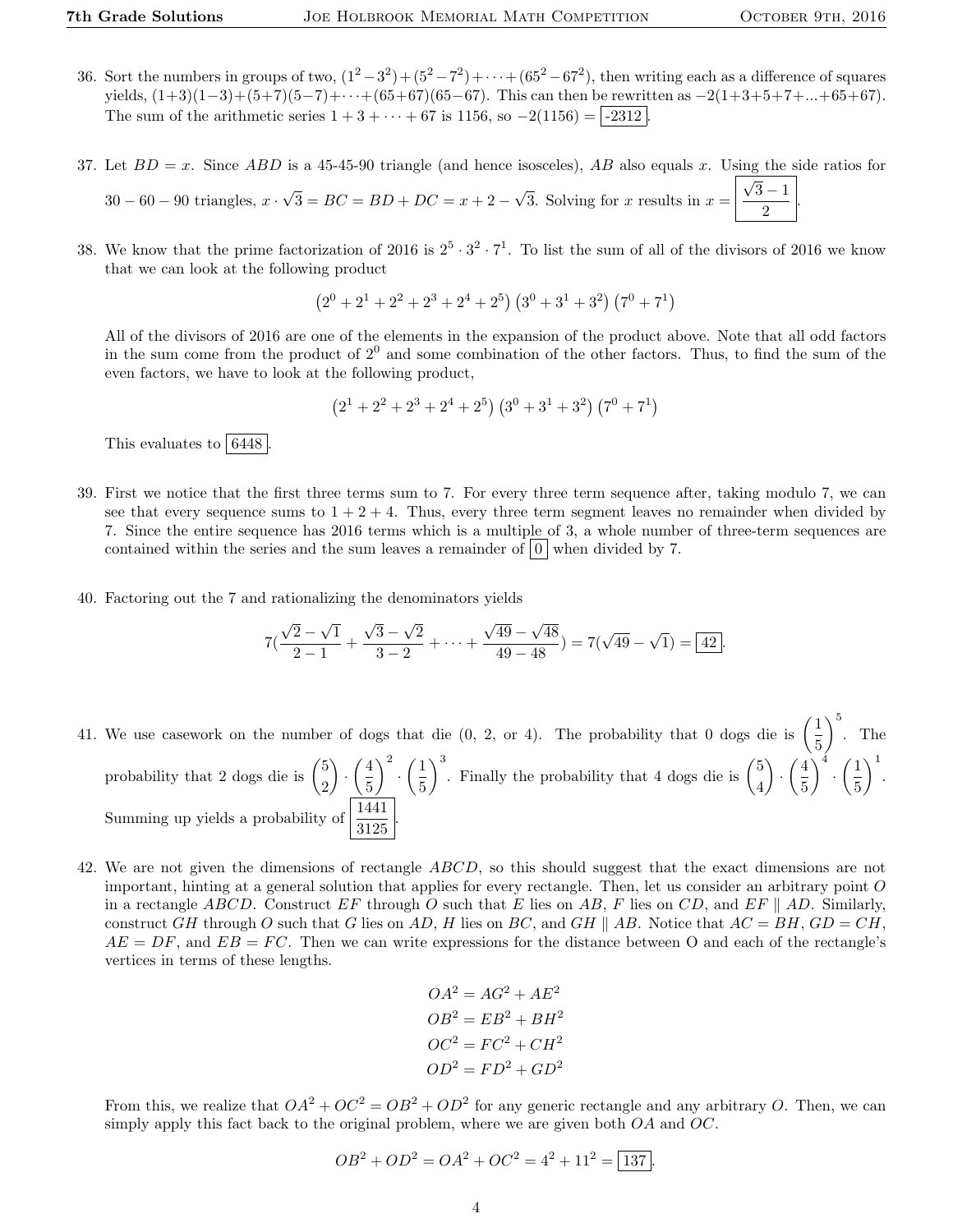- 43. Since a, b, c, d are distinct digits, there are  $10 \cdot 9 \cdot 8 \cdot 7 = 5040$  "cool" numbers. Now, the repeating decimal 0.abcd can also be written as  $\frac{1000a + 100b + 10c + d}{9999}$ . Notice that every digit m has a unique digit  $n \neq m$  such than  $m+n = 9$ . Therefore, for all "cool" numbers  $P = 0$  abcd, there is another "cool" number  $Q = 0$  efgh such that  $P + Q = 0$  $1000a + 100b + 10c + d$  $\frac{100b + 10c + d}{9999} + \frac{1000e + 100f + 10g + h}{9999}$  $\frac{90f+10g+h}{9999} = \frac{1000(a+e)+100(b+f)+10(c+g)+(d+h)}{9999}$  $\frac{(f+f)+10(c+g)+(d+h)}{9999} = \frac{9999}{9999}$  $\frac{9999}{9999} = 1.$ Since there are 5040 "cool" numbers, there are  $\frac{5040}{2} = 2520$  such pairs that add up to 1, so our sum is  $\boxed{2520}$ .
- 44. Because 810000 is divisible by 27, the three numbers are divisible by 27 if and only if  $\overline{abc}$ ,  $\overline{cab}$ , and  $\overline{bca}$  are all divisible by 27. We consider when one of the three is divisible by 27 by expressing one in terms of another. Since  $bca = 10 \cdot abc - 1000a + a = 10abc - 999a$  (and a similar relationship holds between cab and  $bca$ ), it follows that the three numbers are each divisible by 27 if and only if  $\overline{abc}$  is divisible by 27. Allowing for leading zeroes, there are 38 three-digit multiples of 27.
- 45. We can do this problem using the principle of inclusion and exclusion. We first know that the total number of ways to get from A to B without worrying about going through X, Y, or Z is  $\begin{pmatrix} 12 \\ 2 \end{pmatrix}$ 6 . We can then count the number of ways to get from A to X to B which is  $\begin{pmatrix} 6 \\ 0 \end{pmatrix}$ 2  $\binom{6}{ }$ 2 ). Similarly for Y we get  $\binom{5}{1}$ 1  $\binom{7}{ }$ 2 ) and for Z we get  $\begin{pmatrix} 10 \\ 5 \end{pmatrix}$ 5  $\setminus$  (2) 1  $\big)$ . We then have to add back the case where we go from A to X to Z to B and when we go from A to Y to Z to B. The first case has  $\binom{6}{5}$ 2  $\setminus$  /4 1  $\setminus$   $\ell$ 1 ) and in the second case there are  $\binom{5}{1}$ 1  $\frac{5}{5}$ 1  $\setminus$  (2) 1 . Thus, the final equation that yields the correct number of paths is the following,

$$
\binom{12}{6} - \binom{6}{2} \binom{6}{2} - \binom{5}{1} \binom{7}{2} - \binom{10}{5} \binom{2}{1} + \binom{6}{2} \binom{4}{1} \binom{2}{1} + \binom{5}{1} \binom{5}{1} \binom{2}{1}
$$

This evaluates to  $\boxed{260}$ .

- 46. Let point (4,9) be point A and (12,4) be point B. Suppose that the shortest path goes to the y axis first. Then any path P that goes from a point on the y axis to the x axis to point B can be reflected about the y axis so that length of the path is conserved. In fact, we can reflect point B across the y axis to point  $C$ ,  $(-12,4)$ , and any path that goes from point A to a point on the y axis to the new point C has the same length as the reflection of any path that goes from point A to the same point on the y axis to the point B. Similarly, after we reach a point on the y axis, we must visit a point on the x axis. Once again, we may reflect point C over the x axis to point (-12,-4) with the same logic. Indeed, the question is identical to finding the shortest length of the path from point  $(4,9)$  to point  $(-12,-4)$ , crossing the x and y axis. Note that the shortest length is just the line segment that connects both points, which clearly passes through both axes. Then the distance by distance formula is just  $\sqrt{(4-(-12))^2+(9-(-4))^2} = \sqrt{16^2+13^2} = \sqrt{256+169} = \sqrt{425} = x$ . Then  $x^2 = 425$ .
- 47. We know that  $2016^2 = 2^{10} \cdot 3^4 \cdot 7^2$ , so  $k = (10+1) \cdot (4+1) \cdot (2+1) = 165$ . Notice for every  $d_i$  other than 2016, there is a  $d_j$  such that the product of  $d_i$  and  $d_j$  is 2016<sup>2</sup>. Now consider the sum  $\frac{1}{d_i+2016}+\frac{1}{d_j+2016}$  $\frac{1}{d_j + 2016}$

$$
\frac{1}{d_i + 2016} + \frac{1}{d_j + 2016} = \frac{1}{d_i + 2016} + \frac{1}{\frac{2016^2}{d_i} + 2016}
$$

$$
= \frac{1}{d_i + 2016} + \frac{d_i}{2016d_i + 2016^2}
$$

$$
= \frac{2016}{2016d_i + 2016^2} + \frac{d_i}{2016d_i + 2016^2}
$$

$$
= \frac{1}{2016}
$$

Among the 165 divisors of 2016<sup>2</sup> there are  $\frac{165 - 1}{2} = 82$  pairs of such  $d_i$  and  $d_j$ . Therefore, the desired sum is

$$
82 \cdot \frac{1}{2016} + \frac{1}{2016 + 2016} = \frac{165}{4032}
$$